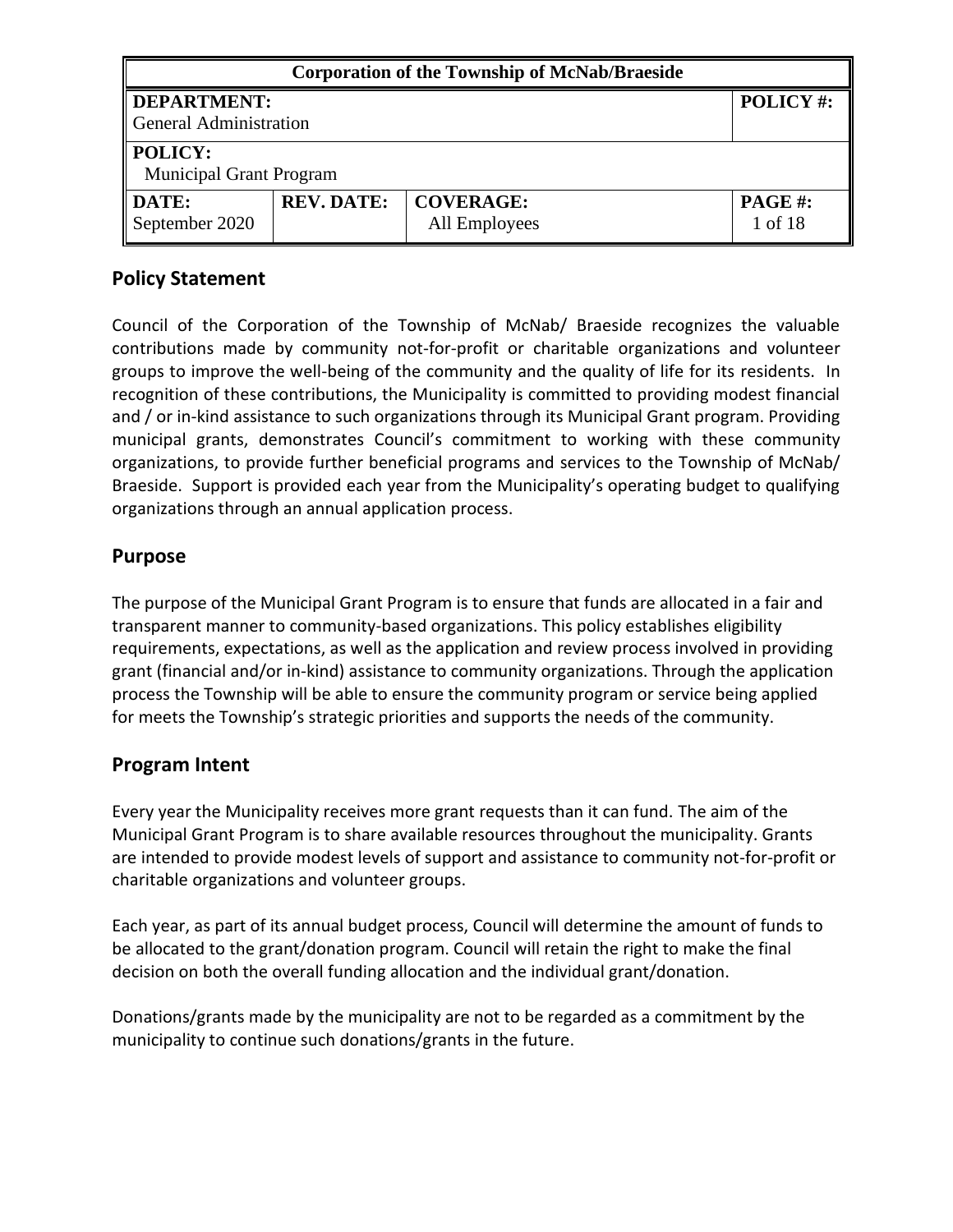| <b>Corporation of the Township of McNab/Braeside</b> |                                |                                   |                          |  |
|------------------------------------------------------|--------------------------------|-----------------------------------|--------------------------|--|
| <b>DEPARTMENT:</b><br><b>General Administration</b>  |                                |                                   | POLICY#:                 |  |
| <b>POLICY:</b>                                       | <b>Municipal Grant Program</b> |                                   |                          |  |
| DATE:<br>September 2020                              | <b>REV. DATE:</b>              | <b>COVERAGE:</b><br>All Employees | <b>PAGE#:</b><br>2 of 18 |  |

# **Types of Grants**

The different types of grants awarded through the Municipal Grant Program are identified as follows:

"Community Event" is defined as a recurring event that Council has determined provides some significant benefit to the broad community, and is open to all members of the public.

"Community Organization" grants/donations are defined as operating funding to assist with the general operating expenses of the group, including administrative costs and program-related expenses.

"In-Kind Contributions" grants are based on the provision of municipal property/facilities, materials or resources to an applicant, and do not include the provision of cash funds to, or on behalf of, the applicant. While cash funds are not provided in relation to In-Kind grants, it is recognized that such grants will involve either an expense or foregone revenue for the municipality. Each application for In-Kind grants will include the estimated value of the application under consideration.

"Special Events" are defined as any one-time or first-time event that is of cultural, social or recreational significance to the community and which may have the participation of more than one organization.

# **1.0 Funding Eligibility**

An applicant organization must meet the following general criteria in order to be considered for a Township grant:

- Applicants must be a community not-for-profit or charitable organization and volunteer group whose primary focus is within the Township of McNab/Braeside.
- There can only be one application per organization/project.
- Grant applicants should be able to demonstrate active fundraising efforts to support the continuation of a program, project or service. The Township of McNab/ Braeside grant should not be considered as the primary source of funding for the organization.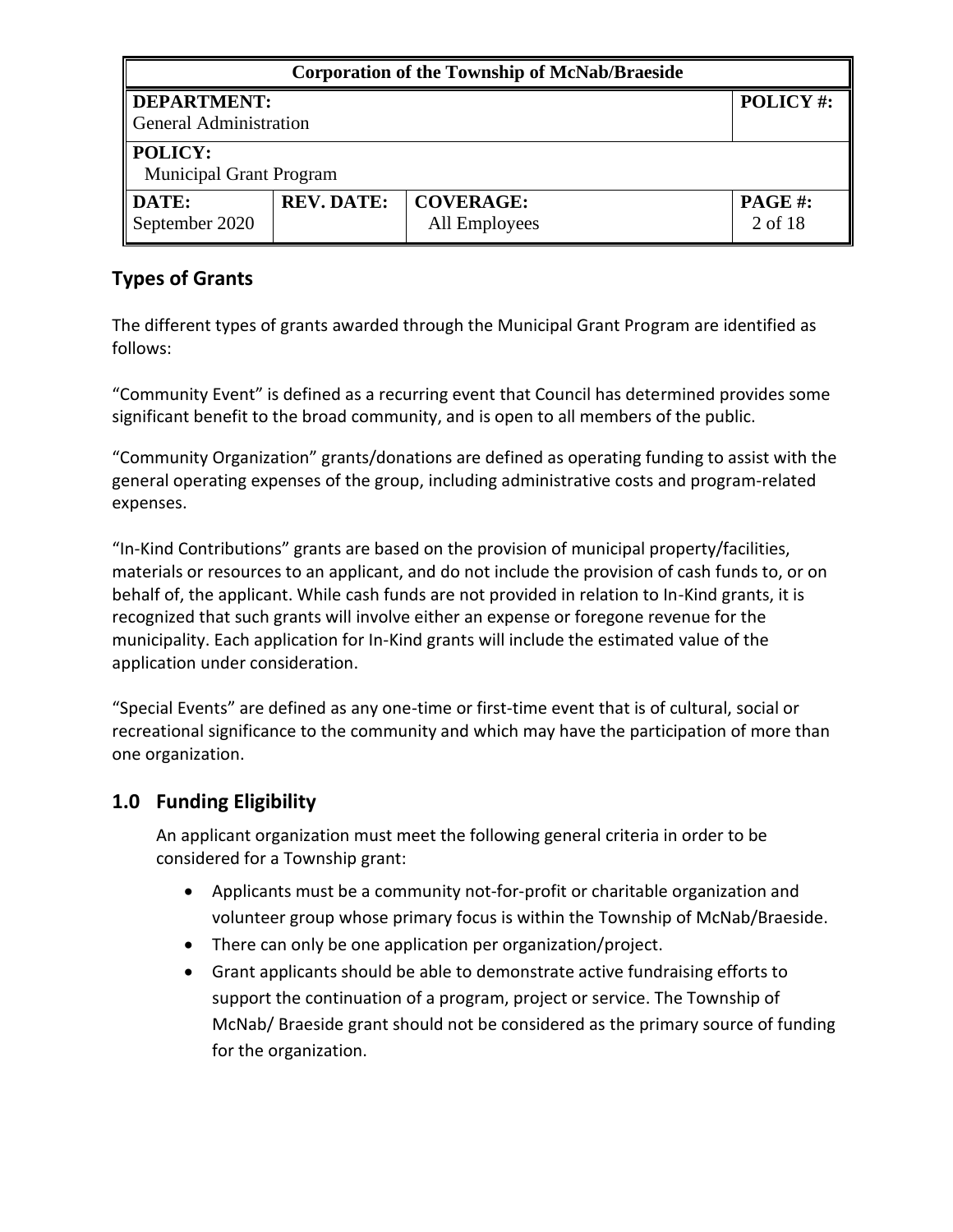#### **Corporation of the Township of McNab/Braeside**

# **DEPARTMENT:**

General Administration

#### **POLICY:**

Municipal Grant Program

| DATE:          | <b>REV. DATE:</b>   COVERAGE: |               | <b>PAGE#:</b> |
|----------------|-------------------------------|---------------|---------------|
| September 2020 |                               | All Employees | 3 of 18       |

- Funding requests can be defined as events/projects/programs that support, sustain, promote, inform, educate, celebrate, preserve, and/or provide access to the arts, culture, environment, heritage, recreation and/or health activities.
- All funding shall be for future initiatives. Retroactive funding will not be considered.
- Request for financial assistance for events of a municipal, provincial or national significance which would be expected to bring economic and/or public relations benefit to the Township.
- Each application must demonstrate there is a need for financial assistance and that adequate funding from other sources is not available.
- To qualify for funding, the group must demonstrate its commitment to all of the following principles:
	- Accessibility;
	- Effectiveness; and
	- Accountability through sound management and financial practices.
- Guaranteed funding is only for the fiscal year in which the organization has applied. It is not to be regarded as a commitment by the Municipality to continue such assistance in future years.
- Funding requests may be reduced in value at the discretion of the Committee to support a wider range of initiatives.
- Grants/donations shall be used only for the purpose approved by Council. The recipient shall notify Council of any proposed material changes to the nature of or budget for, the activities for which the grant has been made and shall use the grant for such altered activities only with the prior consent of Council.
- The applicant organization, within the current fiscal year, must spend grant funding on the sole purpose for which it was awarded.
- Only residents of the Township of McNab/Braeside are eligible for school bursaries awarded by elementary and post-secondary education facilities.
- The recipient shall repay the whole or any part of the grant, as determined by the Township of McNab/Braeside, if the recipient;
	- Ceases operating;
	- Ceases to operate as a not-for-profit organization;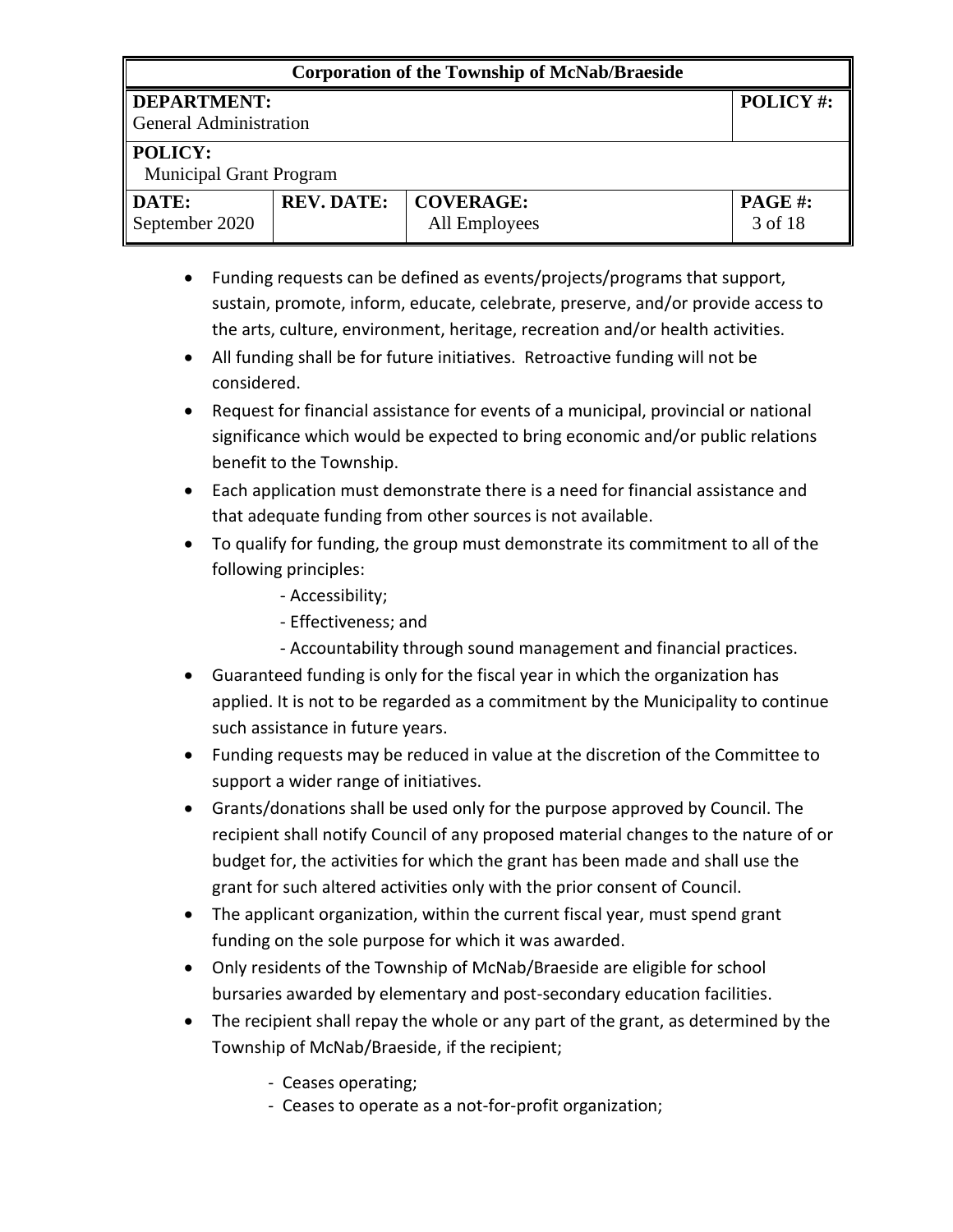| <b>Corporation of the Township of McNab/Braeside</b>                                                                  |                                |          |  |
|-----------------------------------------------------------------------------------------------------------------------|--------------------------------|----------|--|
| DEPARTMENT:<br>General Administration                                                                                 |                                | POLICY#: |  |
| <b>POLICY:</b>                                                                                                        | <b>Municipal Grant Program</b> |          |  |
| <b>DATE:</b><br><b>REV. DATE:</b><br><b>COVERAGE:</b><br><b>PAGE #:</b><br>September 2020<br>4 of 18<br>All Employees |                                |          |  |

- Merges or amalgamates with another party;
- Has knowingly provided false information in its application;
- Uses funds for purposes not approved by Council;
- Breaches any of these terms and conditions.

# **2.0 Ineligibility**

The Township WILL NOT fund:

- For-profit organizations or businesses, individuals, or publicly funded institutions (i.e.: schools, hospitals, etc. – with the exception of school bursaries).
- Council may consider special requests from publicly funded organizations on a case by case basis (ex. physician recruitment)
- An organization that provides honorariums to its Board Members or is requesting assistance to cover paid staff salaries.
- Funding will not be provided to fund shortfalls or accumulated deficits of any organization. Financial assistance consideration is based only on budget revenues and expenditures in the year for which the assistance is requested.
- Consideration will not be given to requests for grants from recreational sports groups, nor will funds be used to sponsor an individual athlete or team for a competition, or to subsidize participation in a sports event, this includes travel expenses for teams to compete outside of the Township.
- Organizations and/or activities of a political nature.
- Organizations where the service component is conditional upon participation in the religious activities or the organization.
- Regional, provincial and national events that do not bring benefit to the Township.
- Activities benefiting the organization members only.
- Organizations which have not submitted previous year's financial information in format requested.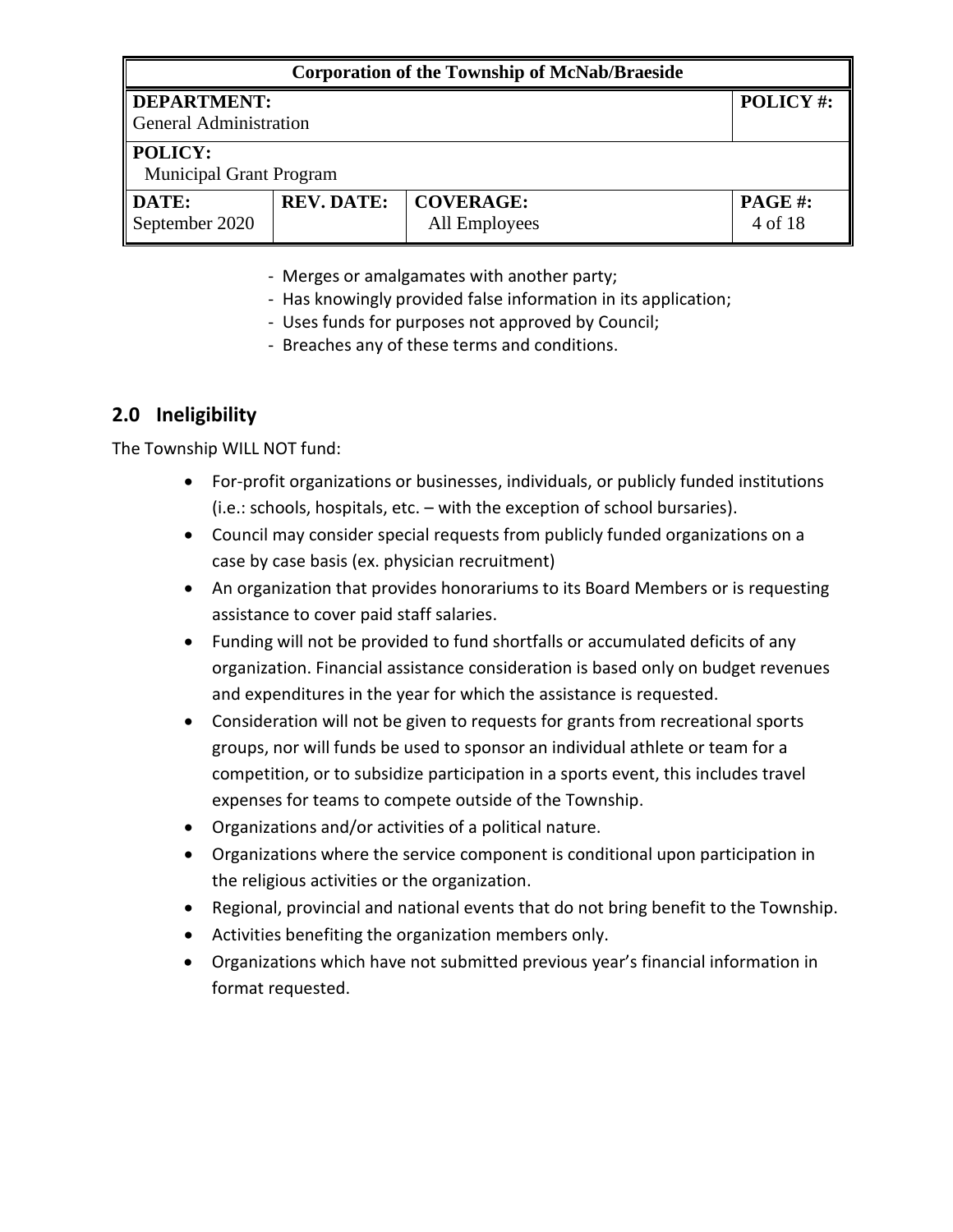| <b>Corporation of the Township of McNab/Braeside</b>                                                          |                                |  |                 |  |
|---------------------------------------------------------------------------------------------------------------|--------------------------------|--|-----------------|--|
| <b>DEPARTMENT:</b><br><b>General Administration</b>                                                           |                                |  | <b>POLICY#:</b> |  |
| POLICY:                                                                                                       | <b>Municipal Grant Program</b> |  |                 |  |
| <b>REV. DATE:</b><br><b>COVERAGE:</b><br>DATE:<br><b>PAGE#:</b><br>September 2020<br>5 of 18<br>All Employees |                                |  |                 |  |

## **3.0 Application Guidelines**

- 3.1 Council will invite applications for municipal grants by advertising and/ or on social media during the month of September each year. Advertising in print media will be at the discretion of the CAO/ Clerk.
- 3.2 To be considered for the Municipal Grant Program, all applications must be completed and submitted to the CAO /Clerk, or their designate, by September 30th of each calendar year to ensure the request is incorporated in the annual budget.
- 3.3 Submission of application does not guarantee the applicant will be awarded all or part of the grant requested.
- 3.4 Incomplete or unclear applications will be declined.
- 3.5 Only one grant request per organization per year will be considered.
- 3.6 The Municipal Grant Program Application form is available on the municipal website at [www.mcnabbraeside.com](http://www.mcnabbraeside.com/) or by calling the Municipal Office at (613) 623-5756.
- 3.7 All requests will be assessed based on the established criteria within this policy.
- 3.8 Successful grants will require an authorization of Council in the form of a resolution of support.
- 3.9 In making donations/grants, the municipality may impose such conditions and/or restrictions as it deems fit. The municipality's decisions regarding donations/grants are final.
- 3.10 For applications where the September due date is not practical, an application can be made at any time, however the applicant must demonstrate that the purpose for which they are seeking the donation was not foreseen at the time of the annual process and the application must be submitted at least 6 weeks prior to the anticipated event. Consideration will be given if funds are still available in the Council allocation. The lead time is needed to ensure effective review and recommendations can be made to Council for approval.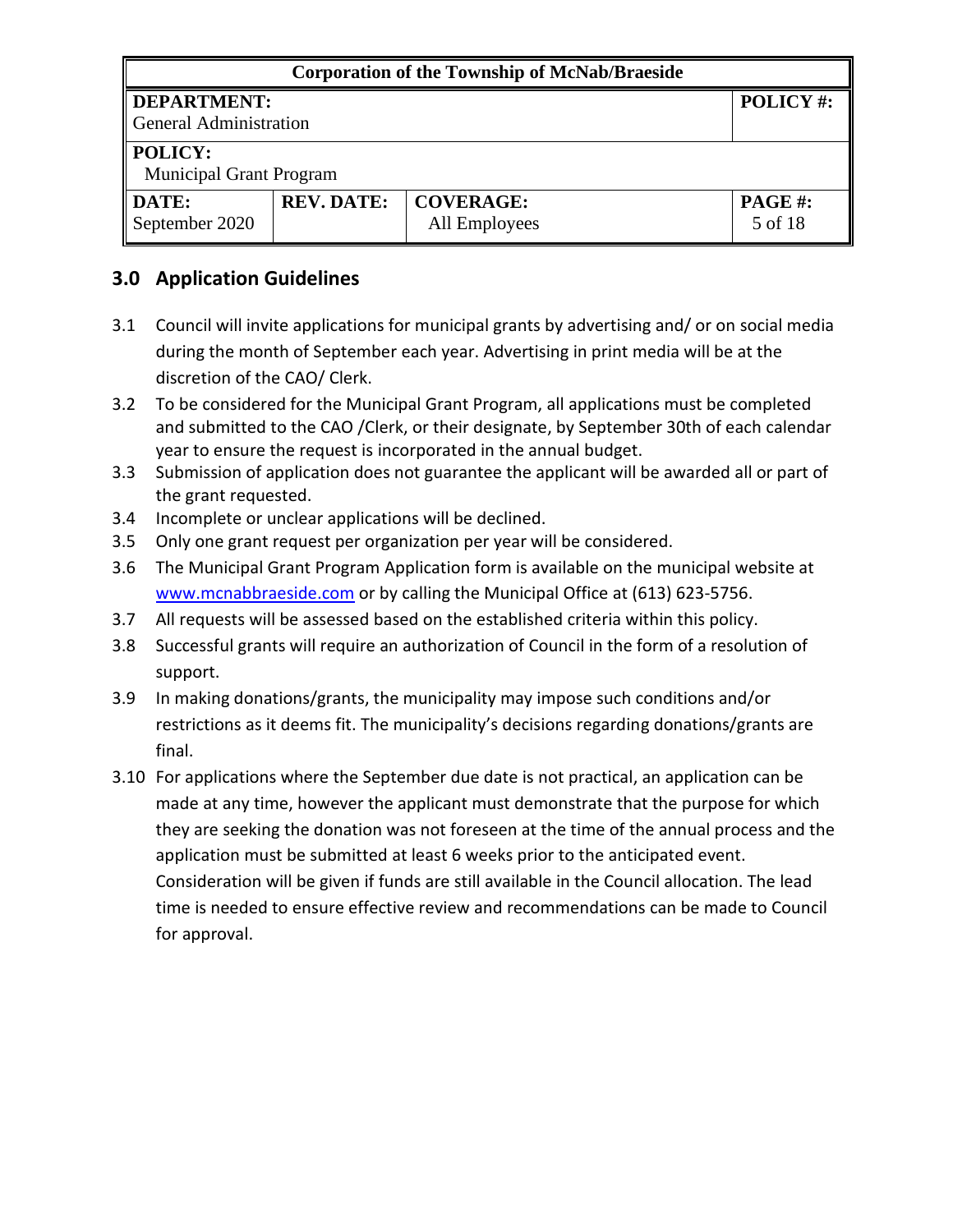| <b>Corporation of the Township of McNab/Braeside</b>                                                          |                                |  |          |
|---------------------------------------------------------------------------------------------------------------|--------------------------------|--|----------|
| <b>DEPARTMENT:</b><br><b>General Administration</b>                                                           |                                |  | POLICY#: |
| POLICY:                                                                                                       | <b>Municipal Grant Program</b> |  |          |
| DATE:<br><b>REV. DATE:</b><br><b>COVERAGE:</b><br><b>PAGE#:</b><br>September 2020<br>6 of 18<br>All Employees |                                |  |          |

## **4.0 Application Process**

- 4.1 Prior to considering any request for a grant or sponsorship, Council shall require the following information from the organization in addition to a completed Municipal Grant Program Application:
	- A detailed budget for the upcoming fiscal year or event, detailing expenditures and revenues, including a list of all other grants, donations and / or sources of revenue.
	- Financial statements from the immediate preceding fiscal year. These statements should include an income statement and a balance sheet.
	- Listing of current Board of Directors, including addresses and phone numbers.
- 4.2 The applicant will provide one (1) copy of the completed application form including supporting documents to the Municipality. Applications can either be dropped off at the municipal office or emailed to the CAO/ Clerk, or their designate.
- 4.3 The Municipality reserves the right to request supplementary information in support of the application.
- 4.4 If the above information is not submitted by the September  $30<sup>th</sup>$  deadline, applications may be returned and will not considered by Council. However, Council reserves the right to consider applications received late or outside the annual application process if the applicant is able to demonstrate that the purpose for which they are seeking the donation was not foreseen at the time of the annual process.

## 5.0 **Review Process**

- 5.1 Completed applications received by the September  $30<sup>th</sup>$  application deadline will be forwarded to Council for review and consideration during the annual budget deliberations.
- 5.2 Council will evaluate each application and determine if it meets the eligibility criteria set out in the policy.
- 5.3 Any applicants requesting \$10,000 or more, will be required to be a delegation before Council. Council will provide final approval based on the total grant allocation and approval of individual grants.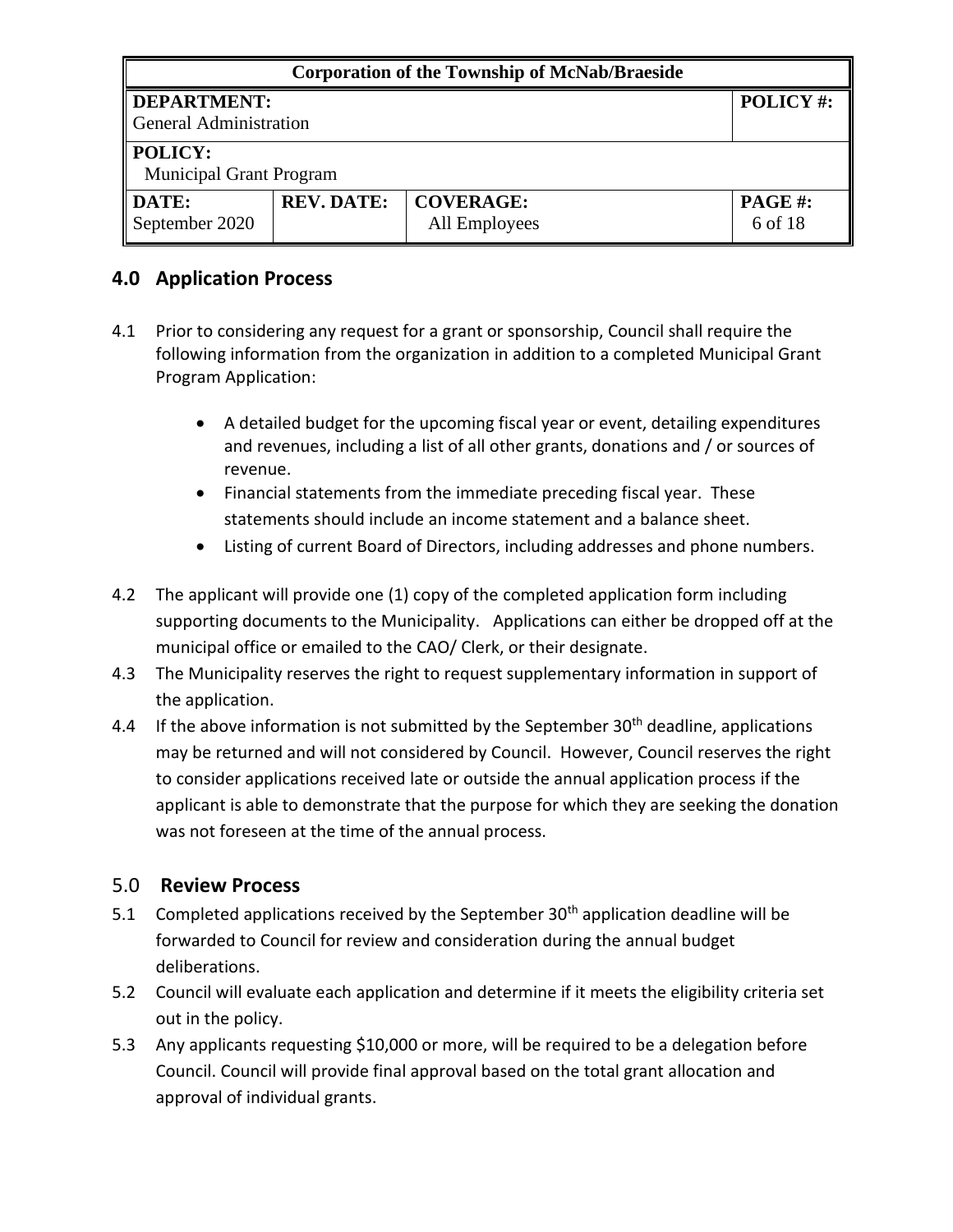| <b>Corporation of the Township of McNab/Braeside</b>                                                                 |                                |  |                 |
|----------------------------------------------------------------------------------------------------------------------|--------------------------------|--|-----------------|
| <b>DEPARTMENT:</b><br><b>General Administration</b>                                                                  |                                |  | <b>POLICY#:</b> |
| <b>POLICY:</b>                                                                                                       | <b>Municipal Grant Program</b> |  |                 |
| <b>REV. DATE:</b><br><b>COVERAGE:</b><br><b>PAGE#:</b><br><b>DATE:</b><br>September 2020<br>7 of 18<br>All Employees |                                |  |                 |

- 5.4 Applications for In-Kind non-financial assistance will be forwarded to the respective department for review and an analysis of costs for services/items requested.
- 5.5 In kind costs will be determined and reviewed as part of the evaluation process and will form part of the overall contribution.
- 5.6 Grant applicants determined to be ineligible for funding shall be notified, in writing, of Council's decision.
- 5.7 Grants may be awarded with certain terms and conditions. The letter of award will state, if any, particular restrictions apply to the grant.

## **6.0 Payment Process**

- 6.1 Grant awards up to a limit of \$4,999 shall be issued in full upon notification of being approved.
- 6.2 Grant awards of \$5,000 or greater than shall be paid in installments, which will be detailed in the award notification letter.
- 6.3 Elementary and secondary schools must provide the Township with the name of the student they wish to award a Township of Mcnab/Braeside education bursary to. Once the municipality confirms residency, payment will be issued to the corresponding school.
- 6.4 A Memorandum of Understanding will be entered into by the municipality and the applicant.

## **7.0 Reporting**

Within three (3) months of the completion of the event, project or service or at the end of the calendar year, all organizations receiving funding from the Municipality shall provide, a written report in the form attached hereto as Appendix 'B'. If it is determined that funds were reallocated to another project/event other than what was submitted with the municipal grant application, the Municipality may at its discretion, disqualify an organization from any future funding under this program.

NOTE: Any organizations that do not submit a report will not be considered for funding in the future.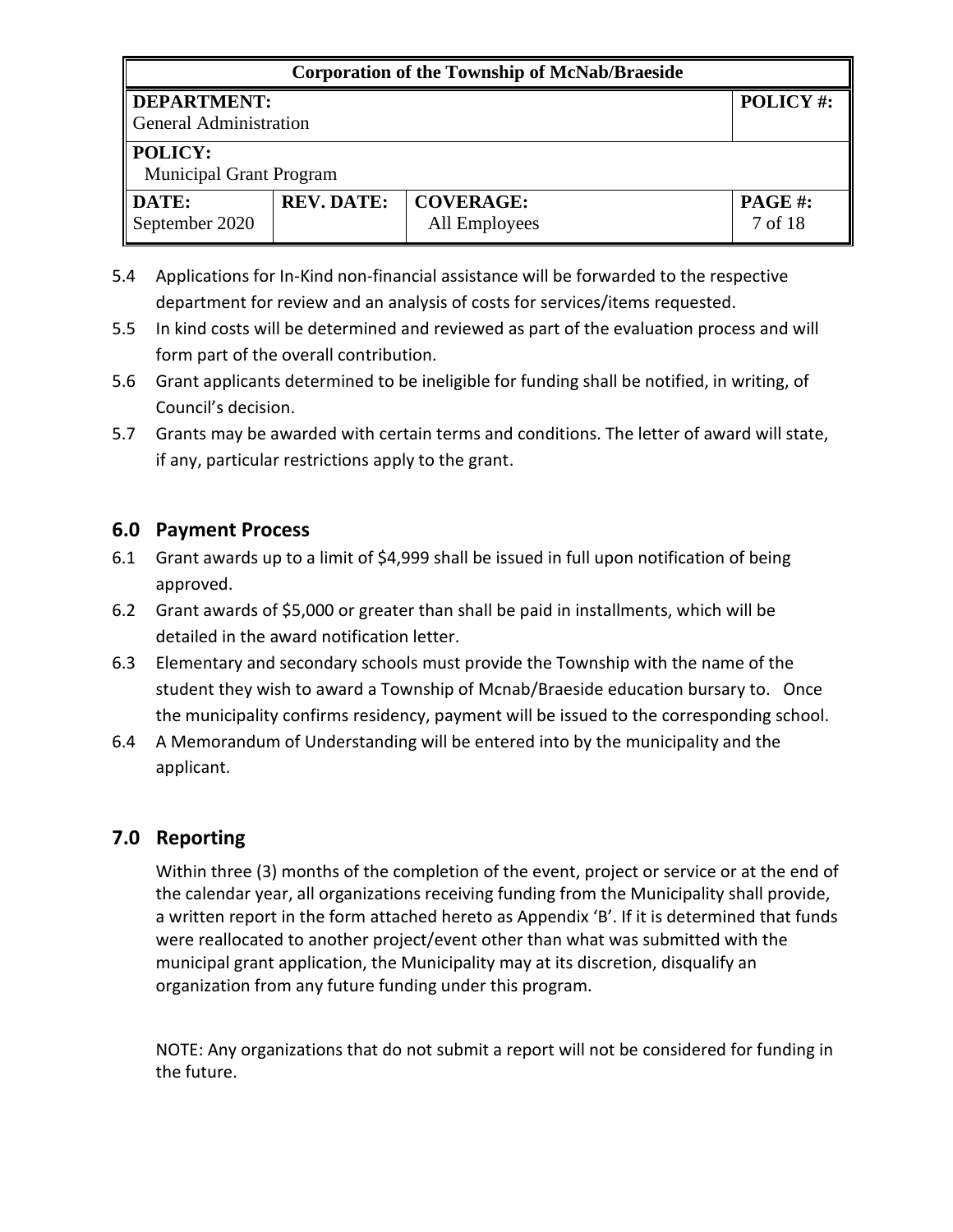| <b>Corporation of the Township of McNab/Braeside</b>                                                                 |                                |  |                 |
|----------------------------------------------------------------------------------------------------------------------|--------------------------------|--|-----------------|
| <b>DEPARTMENT:</b><br><b>General Administration</b>                                                                  |                                |  | <b>POLICY#:</b> |
| POLICY:                                                                                                              | <b>Municipal Grant Program</b> |  |                 |
| <b>REV. DATE:</b><br><b>COVERAGE:</b><br><b>DATE:</b><br><b>PAGE#:</b><br>September 2020<br>8 of 18<br>All Employees |                                |  |                 |

#### **Contact**

Lindsey Lee, Chief Administrative Officer / Clerk 2473 Russett Drive, Arnprior ON K7S 3G8 Email: llee@mcnabbraeside.com

#### **Change History**

| <b>Policy Name</b>                    | <b>Effective Date</b> | Significant Changes |
|---------------------------------------|-----------------------|---------------------|
| <b>Municipal Grant Program Policy</b> | September<br>2020     | New policy          |
|                                       |                       |                     |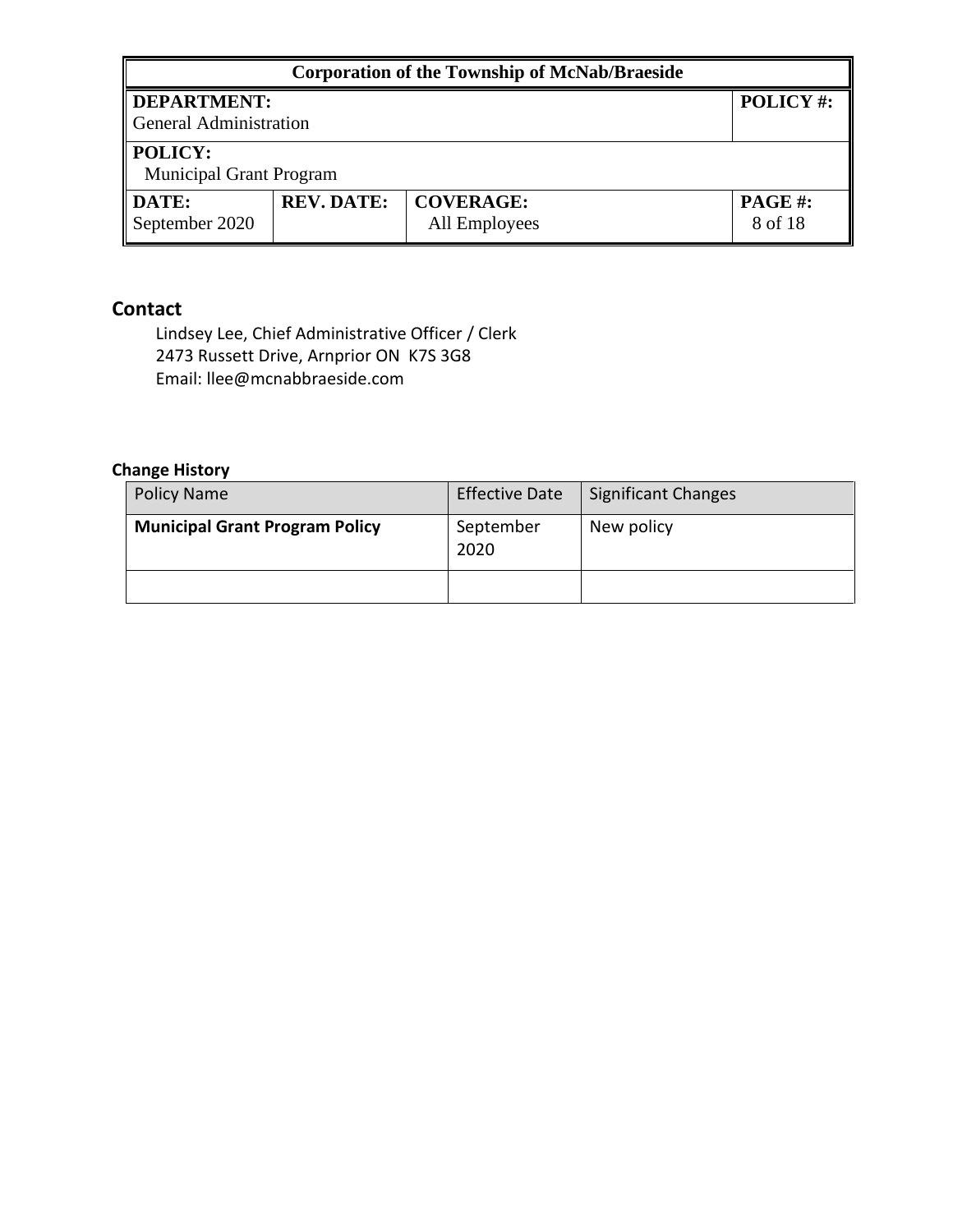| <b>Corporation of the Township of McNab/Braeside</b>                                                                 |                                |          |  |  |
|----------------------------------------------------------------------------------------------------------------------|--------------------------------|----------|--|--|
| DEPARTMENT:                                                                                                          |                                | POLICY#: |  |  |
|                                                                                                                      | General Administration         |          |  |  |
| <b>POLICY:</b>                                                                                                       | <b>Municipal Grant Program</b> |          |  |  |
| <b>DATE:</b><br><b>REV. DATE:</b><br><b>COVERAGE:</b><br><b>PAGE#:</b><br>September 2020<br>All Employees<br>9 of 18 |                                |          |  |  |

## **Appendix A: Municipal Grant Application**

Please ensure that you provide full, complete and clear answers to the questions on this form. Failure to provide the required information may result in your group being ineligible. Missing or unclear information may result in the application being delayed or rejected.

| <b>Part A- Organization Information</b> |                                                          |  |
|-----------------------------------------|----------------------------------------------------------|--|
| <b>Name of Organization:</b>            |                                                          |  |
| <b>Address:</b>                         |                                                          |  |
| <b>Contact Person's Name:</b>           |                                                          |  |
| Telephone #:                            | E-Mail:                                                  |  |
| <b>Registered Not-for Profit?</b>       | Is this organization<br>Incorporated?                    |  |
| <b>Years in Existence:</b>              | <b>Number of Active</b><br><b>Members or Volunteers:</b> |  |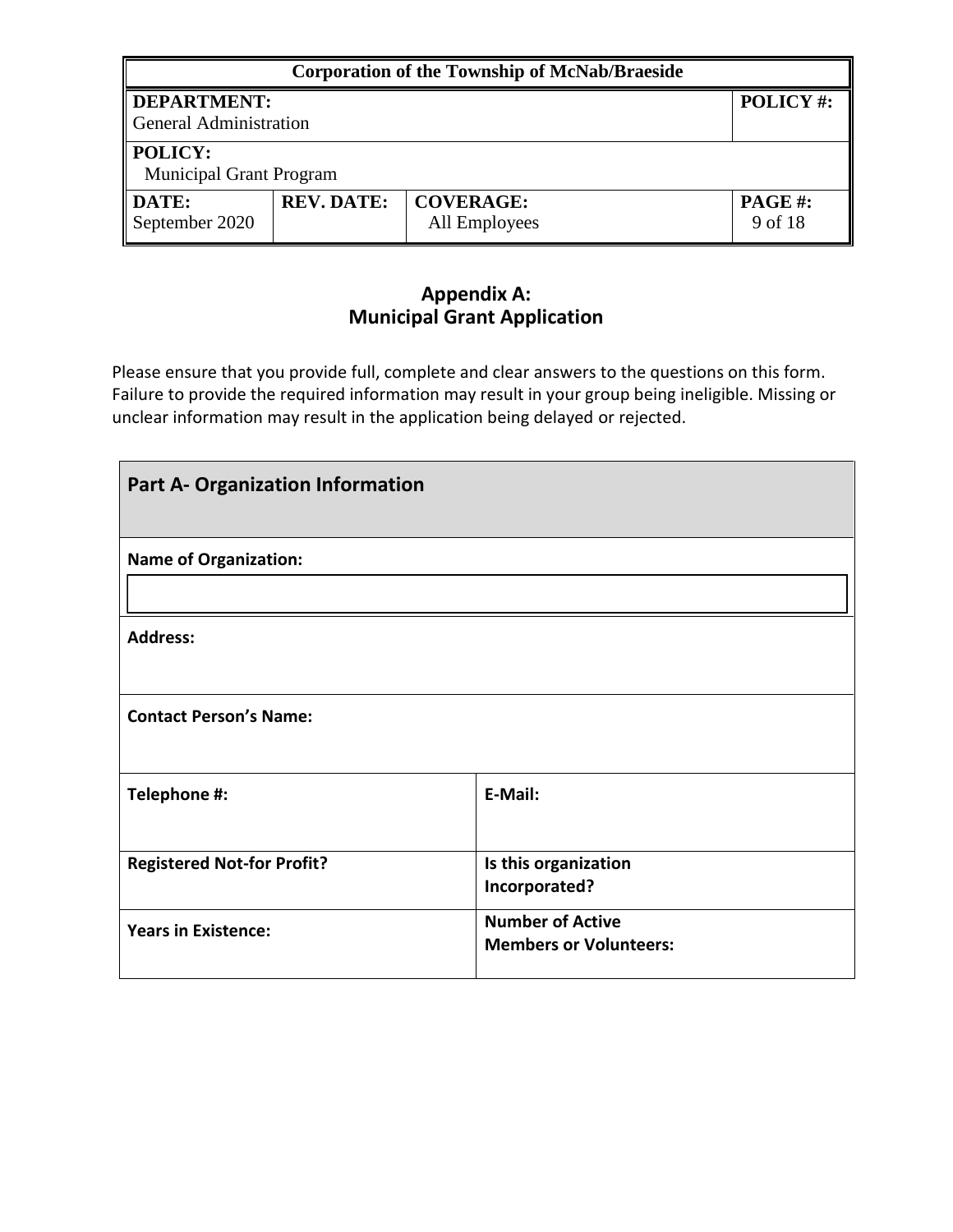| <b>Corporation of the Township of McNab/Braeside</b> |                                                                                                                                 |                                   |                    |  |  |
|------------------------------------------------------|---------------------------------------------------------------------------------------------------------------------------------|-----------------------------------|--------------------|--|--|
| <b>DEPARTMENT:</b><br><b>General Administration</b>  |                                                                                                                                 | POLICY#:                          |                    |  |  |
| POLICY:<br><b>Municipal Grant Program</b>            |                                                                                                                                 |                                   |                    |  |  |
| DATE:<br>September 2020                              | <b>REV. DATE:</b>                                                                                                               | <b>COVERAGE:</b><br>All Employees | PAGE#:<br>10 of 18 |  |  |
|                                                      | Please provide a brief description of your group/organization and the services provided in<br>the community of McNab/ Braeside. |                                   |                    |  |  |
|                                                      |                                                                                                                                 |                                   |                    |  |  |
|                                                      |                                                                                                                                 |                                   |                    |  |  |
| <b>Part B- Grant Request Event</b>                   |                                                                                                                                 |                                   |                    |  |  |
| <b>Event Title:</b>                                  |                                                                                                                                 |                                   |                    |  |  |
| <b>Date of Event:</b>                                |                                                                                                                                 |                                   |                    |  |  |
| <b>Description of Request: Please choose:</b>        |                                                                                                                                 |                                   |                    |  |  |
| $\mathbf{L}$                                         | <b>Community Event</b><br><b>Community Organization</b>                                                                         |                                   |                    |  |  |
| $\vert \ \ \vert$<br><b>Special Event</b><br>$\Box$  | <b>In-Kind Contributions</b>                                                                                                    |                                   |                    |  |  |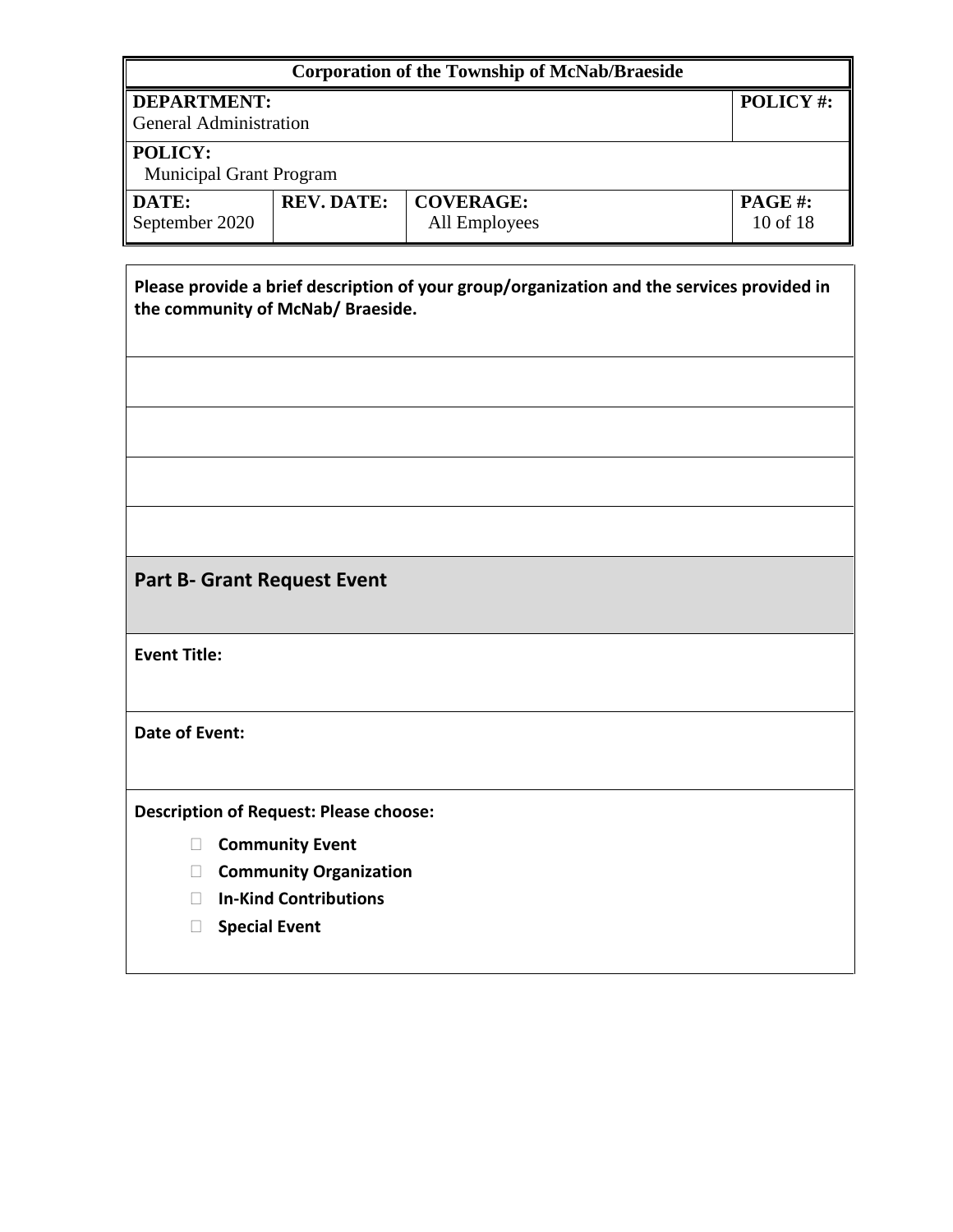|                                                     |                                                        | <b>Corporation of the Township of McNab/Braeside</b>          |                    |  |
|-----------------------------------------------------|--------------------------------------------------------|---------------------------------------------------------------|--------------------|--|
| <b>DEPARTMENT:</b><br><b>General Administration</b> |                                                        |                                                               | POLICY#:           |  |
| POLICY:<br><b>Municipal Grant Program</b>           |                                                        |                                                               |                    |  |
| DATE:<br>September 2020                             | <b>REV. DATE:</b><br><b>COVERAGE:</b><br>All Employees |                                                               | PAGE#:<br>11 of 18 |  |
|                                                     |                                                        | What impact will this event or project have on the community? |                    |  |
|                                                     |                                                        |                                                               |                    |  |
|                                                     |                                                        |                                                               |                    |  |
|                                                     |                                                        |                                                               |                    |  |
|                                                     |                                                        |                                                               |                    |  |
| <b>Funding amount requested:</b>                    |                                                        |                                                               |                    |  |
| <b>Other Sources of funding:</b>                    |                                                        |                                                               |                    |  |
|                                                     |                                                        |                                                               |                    |  |
|                                                     |                                                        |                                                               |                    |  |
|                                                     |                                                        |                                                               |                    |  |
|                                                     |                                                        |                                                               |                    |  |
| Please answer the following:                        |                                                        |                                                               |                    |  |
|                                                     | Is this the first year for the event?                  | How many participants are expected?                           |                    |  |
|                                                     |                                                        | Will there be a charge to participate/admission fee?          |                    |  |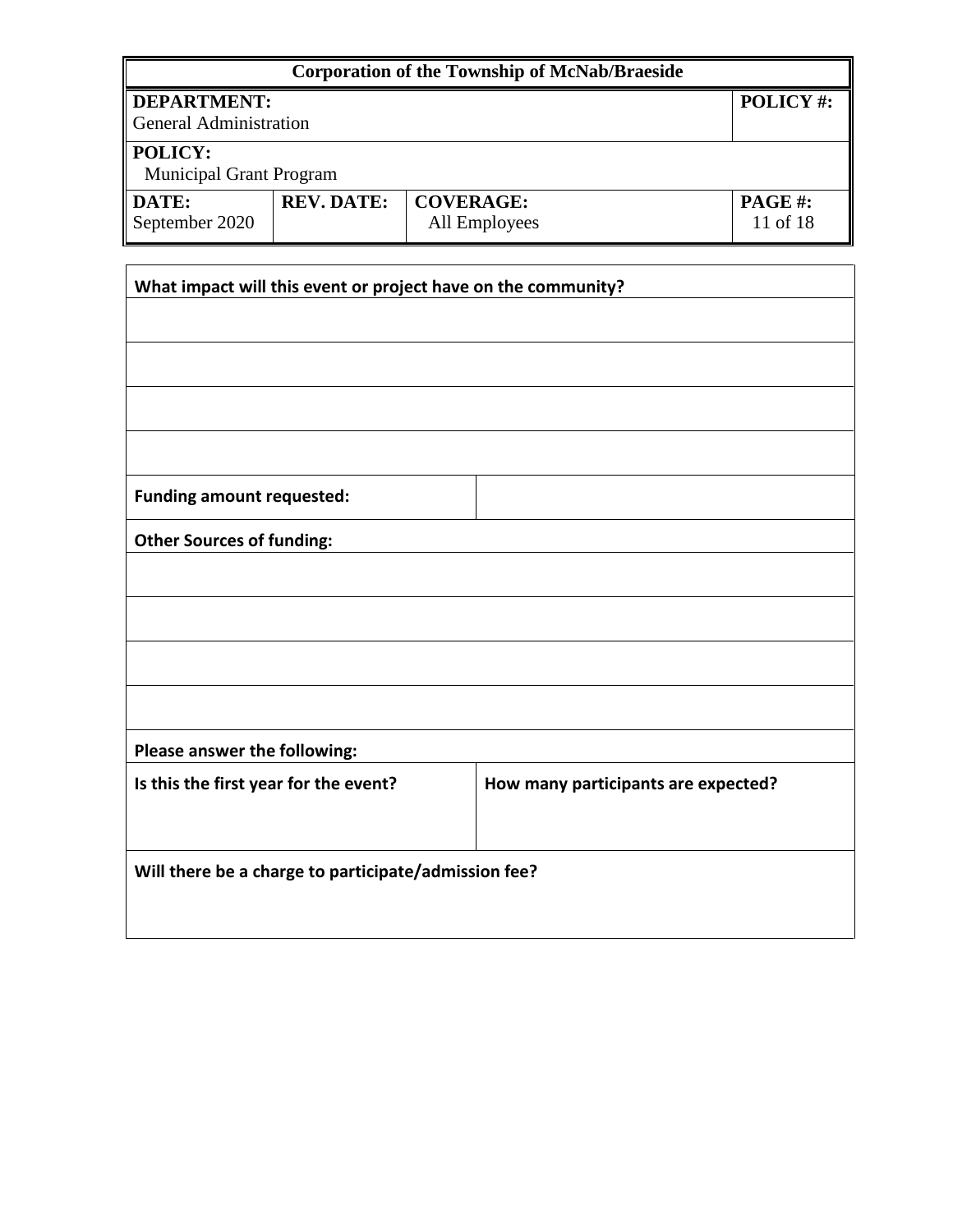| <b>Corporation of the Township of McNab/Braeside</b> |                   |                                                                               |          |
|------------------------------------------------------|-------------------|-------------------------------------------------------------------------------|----------|
| <b>DEPARTMENT:</b>                                   |                   |                                                                               | POLICY#: |
| <b>General Administration</b>                        |                   |                                                                               |          |
| POLICY:                                              |                   |                                                                               |          |
| Municipal Grant Program                              |                   |                                                                               |          |
| DATE:                                                | <b>REV. DATE:</b> | <b>COVERAGE:</b>                                                              | PAGE#:   |
| September 2020                                       |                   | All Employees                                                                 | 12 of 18 |
|                                                      |                   |                                                                               |          |
| How will the funding be used?                        |                   |                                                                               |          |
|                                                      |                   |                                                                               |          |
|                                                      |                   |                                                                               |          |
|                                                      |                   |                                                                               |          |
|                                                      |                   |                                                                               |          |
|                                                      |                   |                                                                               |          |
| <b>Project or Event timelines:</b>                   |                   |                                                                               |          |
|                                                      |                   |                                                                               |          |
|                                                      |                   |                                                                               |          |
|                                                      |                   |                                                                               |          |
|                                                      |                   | How will you know if your program / service / event / festival was a success? |          |
|                                                      |                   |                                                                               |          |
|                                                      |                   |                                                                               |          |
|                                                      |                   |                                                                               |          |
|                                                      |                   |                                                                               |          |
| How will you evaluate its success?                   |                   |                                                                               |          |
|                                                      |                   |                                                                               |          |
|                                                      |                   |                                                                               |          |
|                                                      |                   |                                                                               |          |
|                                                      |                   |                                                                               |          |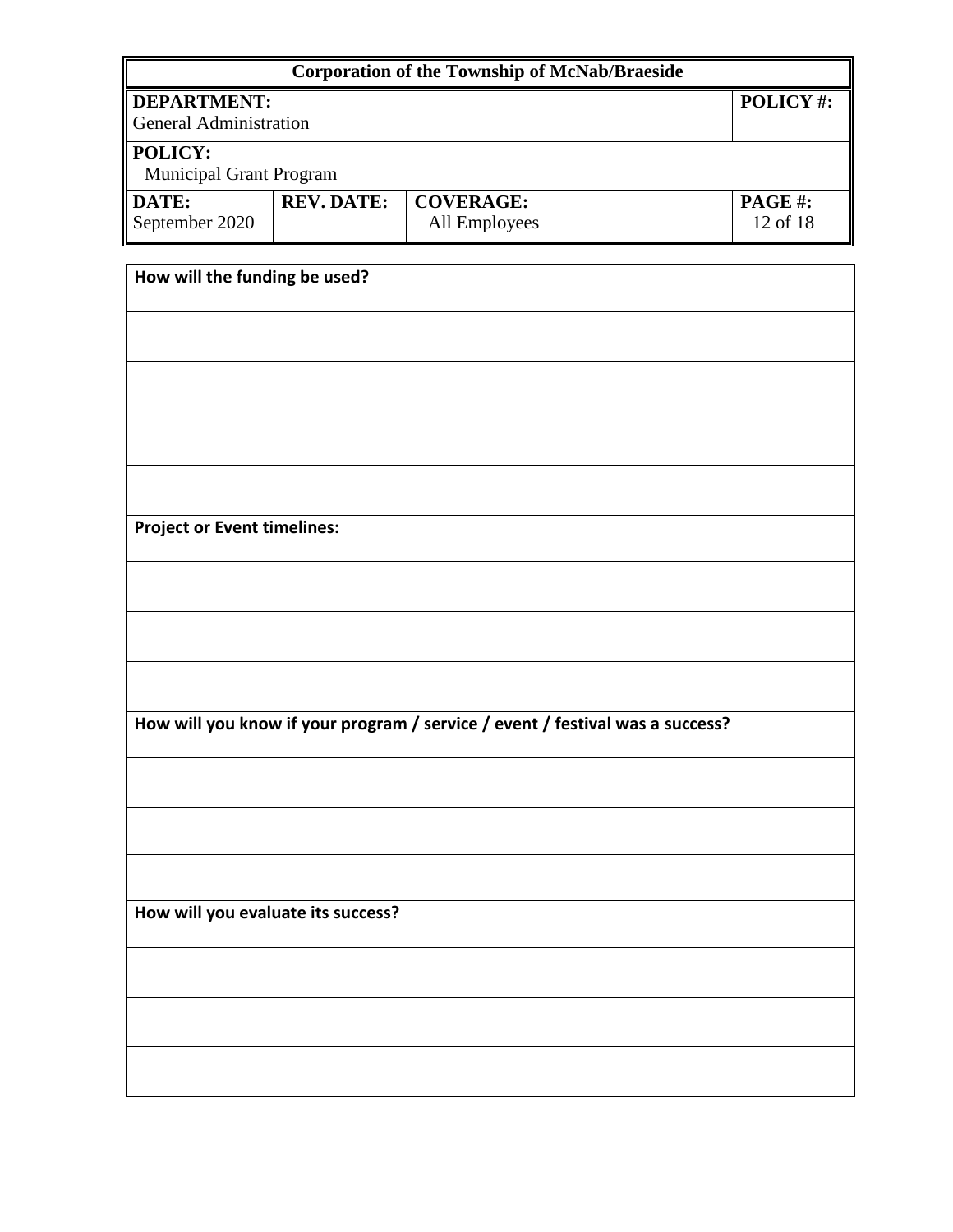| <b>Corporation of the Township of McNab/Braeside</b>                                                           |  |  |          |  |
|----------------------------------------------------------------------------------------------------------------|--|--|----------|--|
| <b>DEPARTMENT:</b><br>General Administration                                                                   |  |  | POLICY#: |  |
| <b>POLICY:</b><br><b>Municipal Grant Program</b>                                                               |  |  |          |  |
| <b>REV. DATE:</b><br><b>COVERAGE:</b><br><b>PAGE#:</b><br>DATE:<br>September 2020<br>13 of 18<br>All Employees |  |  |          |  |

| <b>Part C- In-Kind Support</b>                                                                                      |                                                    |
|---------------------------------------------------------------------------------------------------------------------|----------------------------------------------------|
|                                                                                                                     |                                                    |
| <b>Description of Services Requested:</b>                                                                           | Cost (Office Use)                                  |
| 1.                                                                                                                  |                                                    |
| 2.                                                                                                                  |                                                    |
| 3.                                                                                                                  |                                                    |
| 4.                                                                                                                  |                                                    |
| 5.                                                                                                                  |                                                    |
| <b>TOTAL</b>                                                                                                        |                                                    |
| <b>Part D- Application Checklist</b>                                                                                |                                                    |
| $\Box$ Completed application form<br>□ Proposed Budget<br>□ Financial Statements<br>□ Letters of Support (Optional) | □ List of the Board of Directors/Committee members |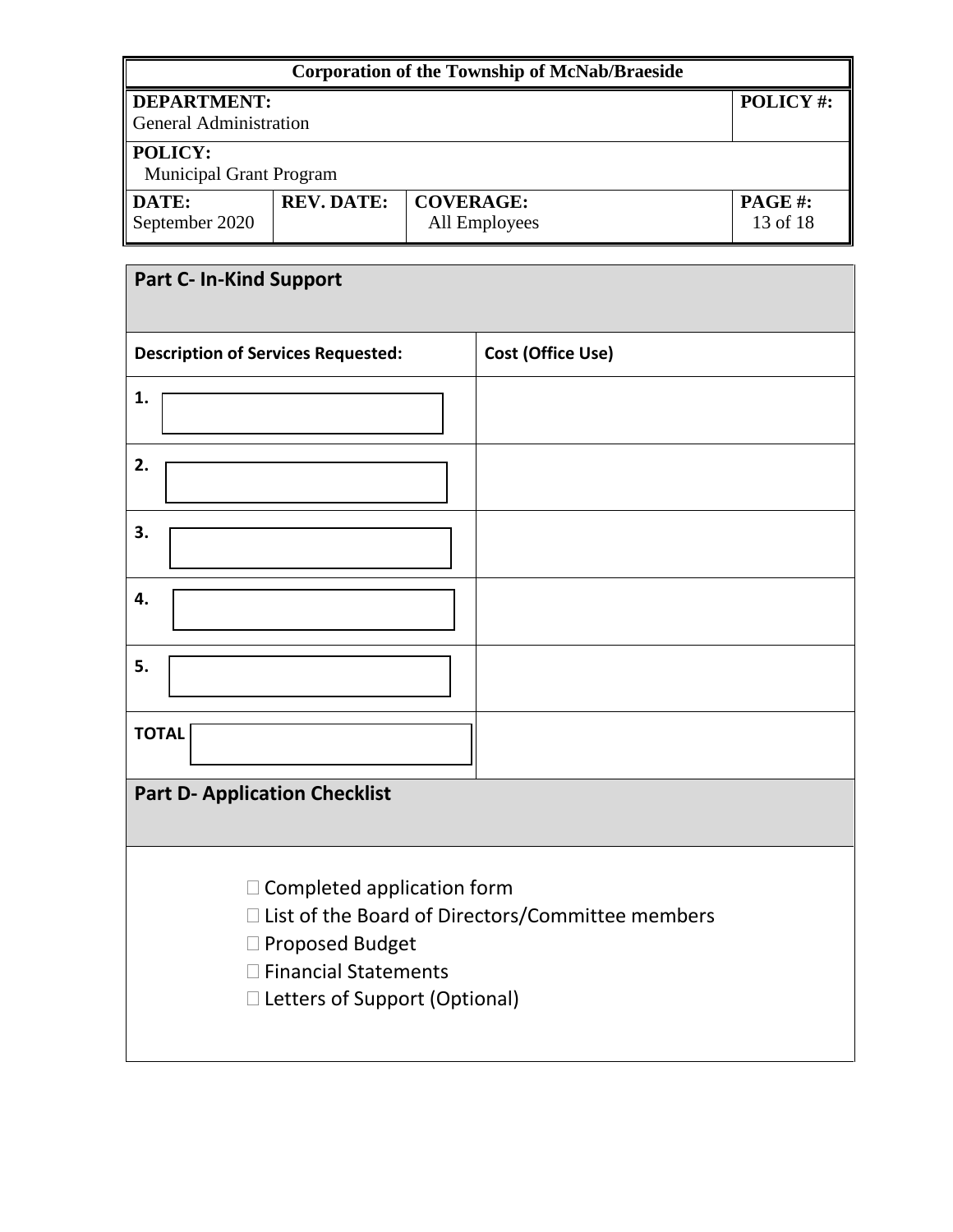| <b>Corporation of the Township of McNab/Braeside</b>                                                                        |                                     |                    |  |          |  |  |
|-----------------------------------------------------------------------------------------------------------------------------|-------------------------------------|--------------------|--|----------|--|--|
| <b>DEPARTMENT:</b><br><b>General Administration</b>                                                                         |                                     |                    |  | POLICY#: |  |  |
| POLICY:<br><b>Municipal Grant Program</b>                                                                                   |                                     |                    |  |          |  |  |
| DATE:<br><b>REV. DATE:</b><br><b>COVERAGE:</b><br>September 2020<br>All Employees                                           |                                     | PAGE#:<br>14 of 18 |  |          |  |  |
|                                                                                                                             | <b>Part E-Applicant Declaration</b> |                    |  |          |  |  |
| I confirm that the information contained in this application and accompanying documents is<br>true, accurate, and complete. |                                     |                    |  |          |  |  |
| Name and signature of the Chair or President of the Board of Directors/Committee:                                           |                                     |                    |  |          |  |  |
| Title:<br>Name:                                                                                                             |                                     |                    |  |          |  |  |
| Date:<br>Signature:                                                                                                         |                                     |                    |  |          |  |  |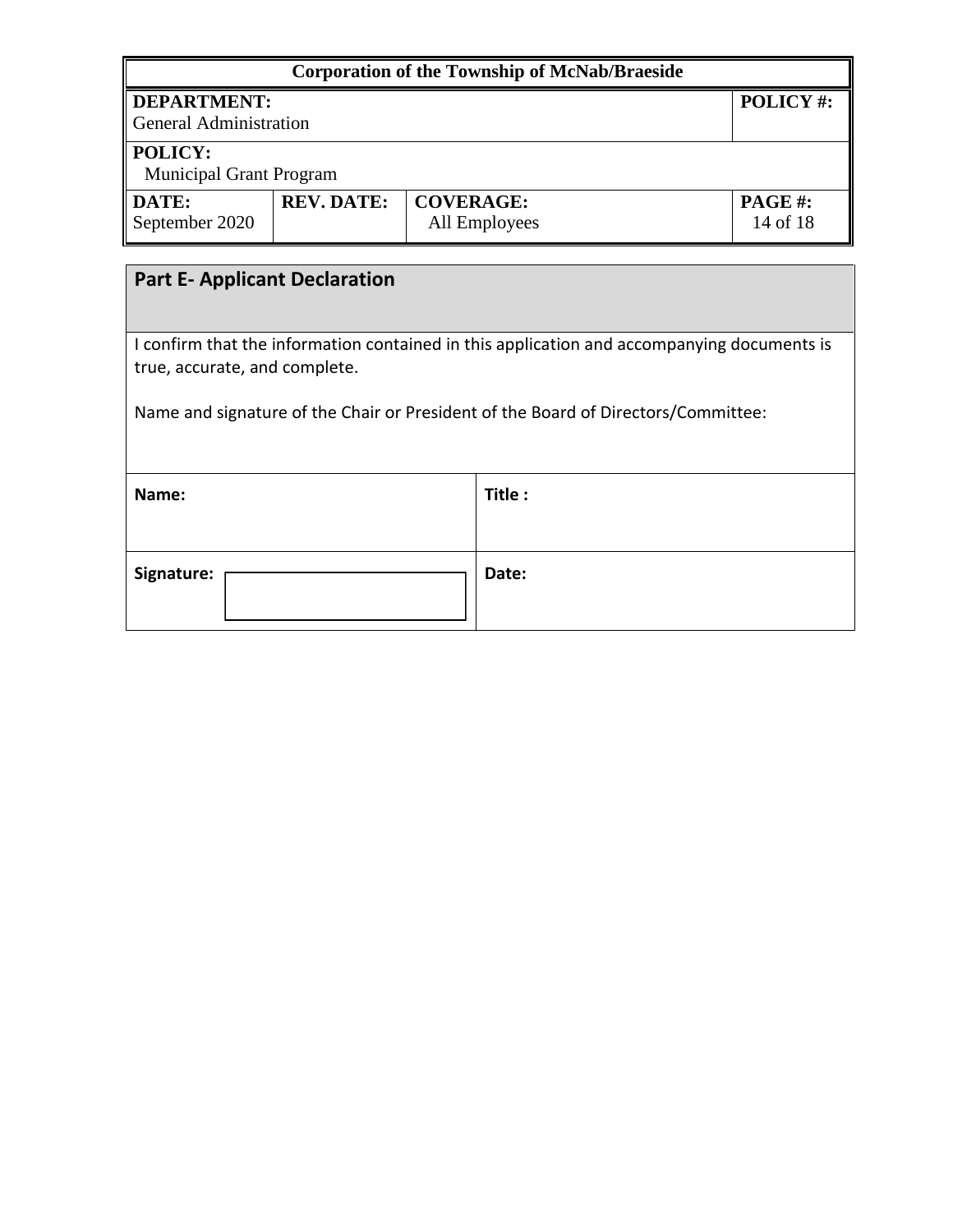| <b>Corporation of the Township of McNab/Braeside</b> |                   |                                   |                           |
|------------------------------------------------------|-------------------|-----------------------------------|---------------------------|
| DEPARTMENT:                                          |                   |                                   | POLICY#:                  |
| General Administration                               |                   |                                   |                           |
| POLICY:<br><b>Municipal Grant Program</b>            |                   |                                   |                           |
| DATE:<br>September 2020                              | <b>REV. DATE:</b> | <b>COVERAGE:</b><br>All Employees | <b>PAGE#:</b><br>15 of 18 |

## **Appendix B: Municipal Grant Report**

This form must be completed within three (3) months of the completion of the event/service OR submitted by the end of the calendar year. Any organization that does not complete and return this form will not be considered for funding in subsequent years.

| <b>ORGANIZATION NAME AND CONTACT INFORMATION:</b>                                      |        |  |
|----------------------------------------------------------------------------------------|--------|--|
| <b>Name or Organization:</b>                                                           |        |  |
| <b>Contact Person:</b>                                                                 |        |  |
| <b>Mailing Address:</b>                                                                |        |  |
| Telephone #:                                                                           | Fax #: |  |
| Email:                                                                                 |        |  |
| <b>ORGANIZATION GENERAL INFORMATION:</b>                                               |        |  |
| Briefly describe the project/program/event for which the Organization is reporting on: |        |  |
|                                                                                        |        |  |
|                                                                                        |        |  |
|                                                                                        |        |  |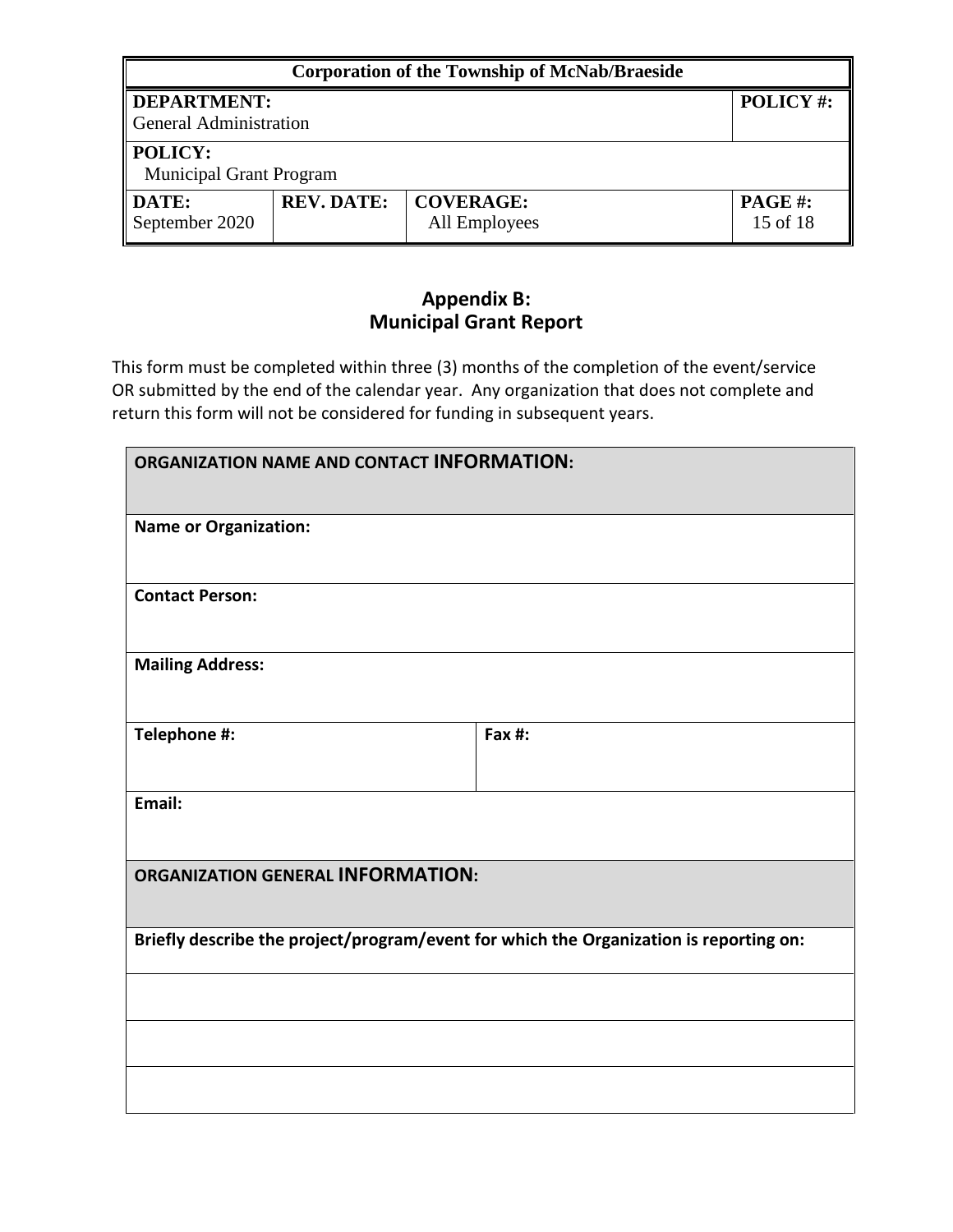| <b>Corporation of the Township of McNab/Braeside</b> |                   |                                   |                            |
|------------------------------------------------------|-------------------|-----------------------------------|----------------------------|
| DEPARTMENT:<br>General Administration                |                   |                                   | POLICY#:                   |
| <b>POLICY:</b><br><b>Municipal Grant Program</b>     |                   |                                   |                            |
| <b>DATE:</b><br>September 2020                       | <b>REV. DATE:</b> | <b>COVERAGE:</b><br>All Employees | <b>PAGE #:</b><br>16 of 18 |

| Describe how anticipated goals and objectives were met including performance |                                    |  |  |
|------------------------------------------------------------------------------|------------------------------------|--|--|
| measurements:                                                                |                                    |  |  |
|                                                                              |                                    |  |  |
|                                                                              |                                    |  |  |
|                                                                              |                                    |  |  |
|                                                                              |                                    |  |  |
|                                                                              |                                    |  |  |
|                                                                              |                                    |  |  |
|                                                                              |                                    |  |  |
|                                                                              |                                    |  |  |
|                                                                              |                                    |  |  |
|                                                                              |                                    |  |  |
|                                                                              |                                    |  |  |
|                                                                              |                                    |  |  |
|                                                                              |                                    |  |  |
| How many people participated in or attended the project/program/event?       |                                    |  |  |
| How many paid attendees? What was the average age?                           |                                    |  |  |
|                                                                              |                                    |  |  |
|                                                                              |                                    |  |  |
|                                                                              |                                    |  |  |
|                                                                              |                                    |  |  |
|                                                                              |                                    |  |  |
|                                                                              |                                    |  |  |
|                                                                              |                                    |  |  |
|                                                                              |                                    |  |  |
|                                                                              |                                    |  |  |
|                                                                              |                                    |  |  |
|                                                                              |                                    |  |  |
|                                                                              |                                    |  |  |
|                                                                              |                                    |  |  |
|                                                                              |                                    |  |  |
| Date of Program/Event:                                                       | Location of project/program/event: |  |  |
|                                                                              |                                    |  |  |
|                                                                              |                                    |  |  |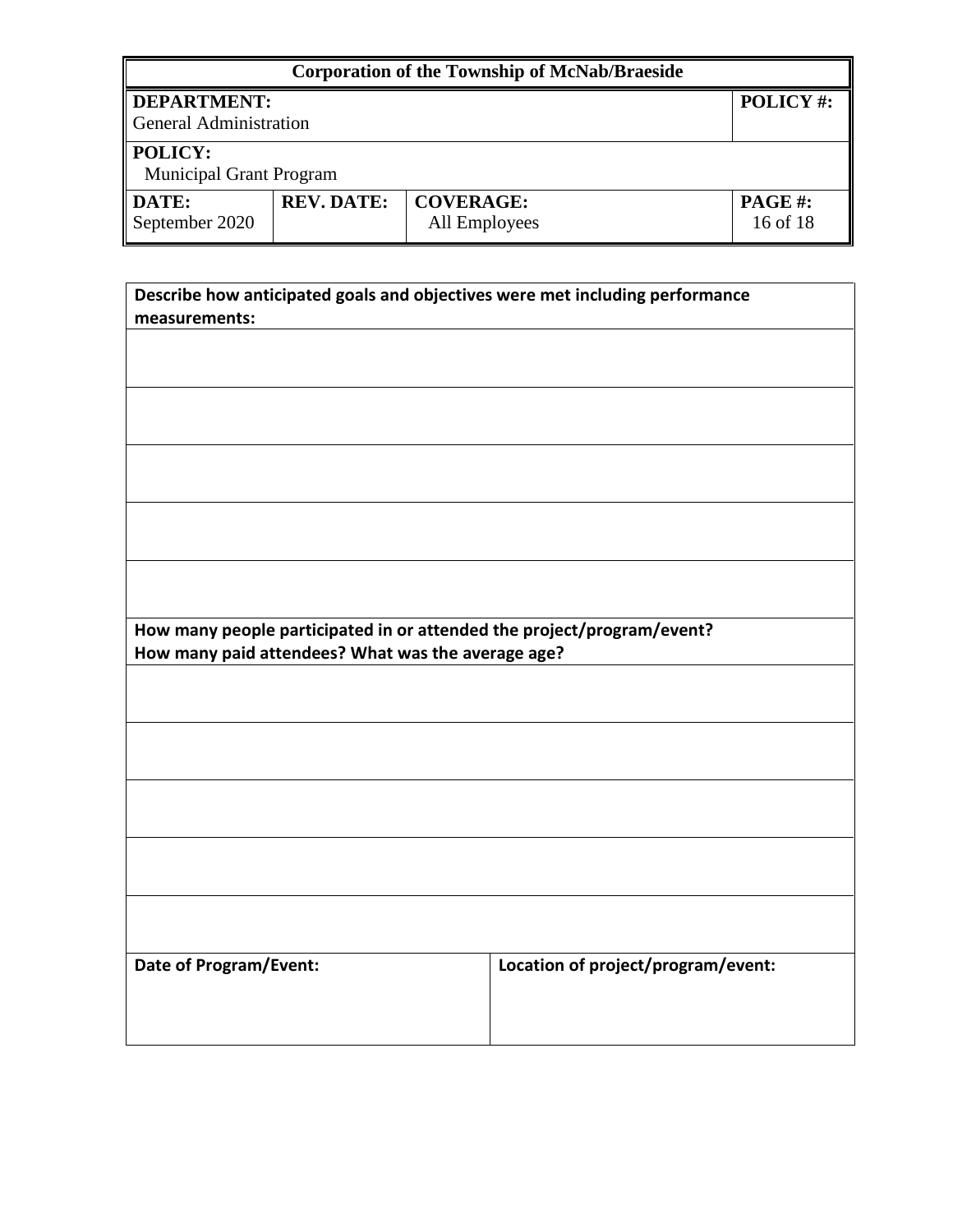| <b>Corporation of the Township of McNab/Braeside</b> |                   |                                   |                                                                                          |
|------------------------------------------------------|-------------------|-----------------------------------|------------------------------------------------------------------------------------------|
| <b>DEPARTMENT:</b><br><b>General Administration</b>  |                   |                                   | POLICY#:                                                                                 |
| POLICY:<br>Municipal Grant Program                   |                   |                                   |                                                                                          |
| DATE:<br>September 2020                              | <b>REV. DATE:</b> | <b>COVERAGE:</b><br>All Employees | PAGE#:<br>17 of 18                                                                       |
| describe why not.                                    |                   |                                   | Was the project/program/event a success? How is this success measured? If not a success, |
|                                                      |                   |                                   |                                                                                          |
|                                                      |                   |                                   |                                                                                          |
|                                                      |                   |                                   |                                                                                          |
|                                                      |                   |                                   |                                                                                          |
|                                                      |                   |                                   |                                                                                          |
|                                                      |                   |                                   |                                                                                          |
| Please provide any other relevant information.       |                   |                                   |                                                                                          |
|                                                      |                   |                                   |                                                                                          |
|                                                      |                   |                                   |                                                                                          |
|                                                      |                   |                                   |                                                                                          |
|                                                      |                   |                                   |                                                                                          |
|                                                      |                   |                                   |                                                                                          |